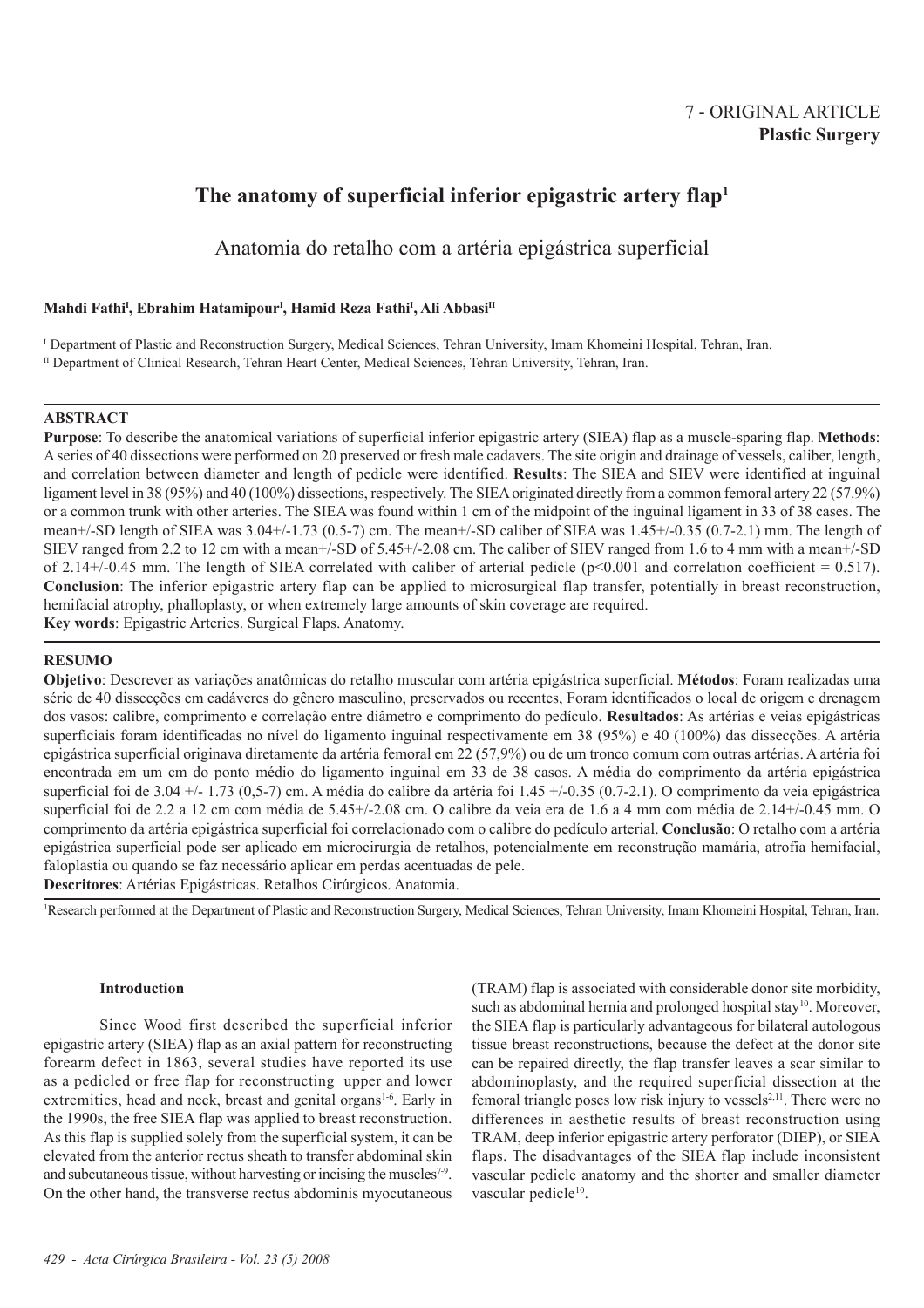The SIEA is a direct cutaneous vessel that originates from the medial side of the common femoral artery, approximately two cm below the inguinal ligament. It pierces the cribriform fascia and passes anterior to the inguinal ligament in a superior course through the subcutaneous tissue of the abdominal wall. The area of skin supplied by the artery is  $140\pm100$  cm<sup>2</sup> and tends to run in a curvilinear manner, 5 cm above the iliac crest. The flap extends from lateral anterior superior iliac spine to lateral border of rectus muscle and from umbilical area to pubis tubercle<sup>12,13</sup>. The anatomical information of vessels of SIEA flap have been studied in some clinical case series and limited dissections of cadavers. However, the anatomical findings of previous studies seem relatively discrepant. A recent study has shown that the SIEA is more consistently present and larger in caliber than the one previously believed<sup>14,15</sup>. This study demonstrated a series of 40 cadaver dissections and described the anatomical variations of SIEA and SIEV by caliber and size of flap pedicle, origin or drainage and position of vessels. Also, the correlation between the size and length of SIEA pedicle has been described.

## **Methods**

A series of 40 dissections were performed on 20 preserved or fresh male cadavers. The cadavers' mean age at death was 39.05±14.06 years. An oblique incision was made overlying the inguinal ligament to dissect the skin and subcutaneous tissue of the lower border of the SIEA flap. An additional small incision (2 cm) was carried out longitudinally below the inguinal ligament to identify the precise site of the vessels. The SIEV or venae comitantes and SIEA positions relative to the midpoint of the inguinal ligament were measured along the course of vessels. The SIEA passed superiorly and laterally from the femoral triangle to cross the inguinal ligament deep in Scarpa's fascia. Above the inguinal ligament, the artery penetrated Scarpa's fascia to lie in the subcutaneous tissue. The SIEV was found laterally, or medially superficial, or deep in the SIEA. A number of vessels were identified at each dissection sites. The sites of vessels identified were medial and lateral to the midpoint of the inguinal ligament. The origin of the SIEA from the femoral artery was identified as a single, common trunk with other arteries or double SIEA. The SIEV or venea comitantes were traced towards the femoral vessels. The drainage of SIEV or venae comitantes into the saphenous bulb or

other veins was identified as a single or more venous trunk. The external caliber of the SIEA and SIEV was measured using Vernier calipers. In each case, the caliber was measured at the most suitable site for applying microsurgical anastomosis. Also, the caliber of the most suitable vessel trunk was used to calculate the average of the caliber. Measurements of SIEA caliber were considered at the vessel origin from femoral artery or common trunk with other vessels. SIEV measurements were considered at the drainage to the saphenous bulb or other veins. The caliber of venae comitantes was measured independently. The pedicle length of SIEA was considered the distance between the most suitable proximal site and its disappearance into the tissue flap at inguinal ligament. The pedicle length of SIEV was considered the distance from the drainage site of vein or venae comitantes to its disappearance into the tissue flap at inguinal ligament.

## *Data analysis*

Descriptive statistics of variables were summarized as a mean  $\pm$  SD (range) or as percentage of cadavers having the characteristics. For the categorical variables, the statistical significance of difference among the sites of identification of vessels was evaluated by using  $\chi^2$  tests. Linear regression analysis was performed to determine the correlation between size and caliber of the vascular pedicle. The level of  $p<0.05$  was considered as statistically significant. Statistical analysis was performed using SPSS version 13 (Chicago, IL, USA).

## **Results**

#### *Position and origin of vessels*

From 20 cadavers, the SIEA was identified at inguinal ligament level in 38 (95%) dissections. The SIEA was absent only in one dissection; in another dissection, it was not identified due to a relatively large hematoma at groin. Double SIEAs were observed in two distinct cadavers, arising from common femoral artery (CFA) with common or double trunk. The origin of the individual SIEA arose directly from CFA, common trunk with superficial circumflex iliac artery (SCIA), common trunk with pudendal artery (PA) and superficial femoral artery (SFA) in 22 (57.9%), 7 (18.4%), 2 (5.3%), and 5 (13.2%) of the 38 dissections, respectively. In the remaining two cases, the SIEA originated from external iliac artery or the lateral circumflex femoral branch of deep femoral artery. The SIEA was found within 1 cm of the midpoint of the inguinal ligament in 33 of 38 cadavers. However, in five cases, SIEA was identified within 1 to 2.5 cm far from the midpoint of inguinal ligament. In nine cases, SIEA was found lateral to the midpoint of inguinal ligament. The remaining 28 SIEAs crossed the inguinal ligament at midpoint (20 cases) or medially to midpoint; in one dissection only, two SIEAs crossed the inguinal ligament either medially or laterally to midpoint (Table 1).

**TABLE 1 -** Site of identification of SIEA at inguinal ligament

| Count                  |                                  |                                                     |                               |               |       |
|------------------------|----------------------------------|-----------------------------------------------------|-------------------------------|---------------|-------|
|                        |                                  | distance of SIEA from<br>midpoint inguinal ligament |                               |               |       |
|                        |                                  | $<$ l cm                                            | $<$ 2.5 $cm$                  | >2.5cm        | Total |
| Site of<br><b>SIEA</b> | midpoint inguinal ligament       | 20                                                  | $\theta$                      | $\theta$      | 20    |
|                        | medial to midpoint IL            |                                                     |                               | $\theta$      | 8     |
|                        | lateral to midpoint IL           | 6                                                   |                               | $\mathcal{D}$ | 9     |
|                        | medial or lateral to midpoint IL | $\theta$                                            | $\theta$                      | 1             |       |
| Total                  |                                  | 33                                                  | $\mathfrak{D}_{\mathfrak{p}}$ | 3             | 38    |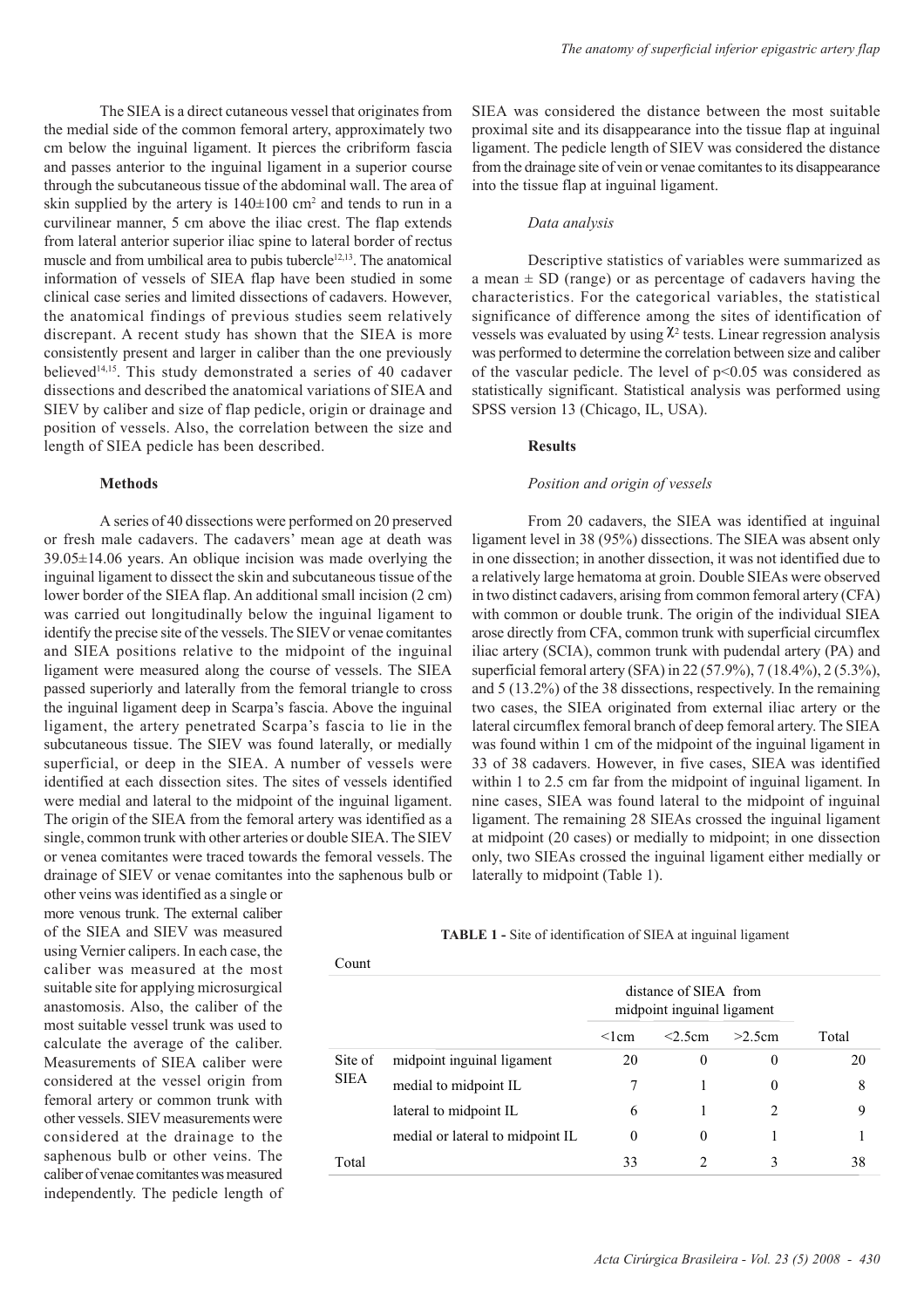In all the dissections, the SIEV was identified as an individual vein or pair of venae comitantes. In 24 dissections (60%), the venous drainage was as an individual vein into the saphenous bulb. In the remaining 16 cases, a pair of venae comitantes drained into the saphenous bulb. In some cases, the venae comitantes joined together; in other cases, the SIEV or venae comitantes were joined by other veins. In the most dissections, SIEV or venae comitantes were drained into the saphenous bulb at midpoint or medially to the midpoint of the inguinal ligament (Table 2).

| Count                  |                                            |                                                     |            |                |                |
|------------------------|--------------------------------------------|-----------------------------------------------------|------------|----------------|----------------|
|                        |                                            | distance of SIEA from<br>midpoint inguinal ligament |            |                |                |
|                        |                                            | $\leq$ lcm                                          | $< 2.5$ cm | >2.5cm         | Total          |
| Site of<br><b>SIEV</b> | midpoint inguinal ligament                 | 9                                                   | 0          | $\theta$       | 9              |
|                        | medial to midpoint IL                      | 16                                                  | 3          | $\Omega$       | 19             |
|                        | lateral to midpoint IL                     | 2                                                   | $\theta$   | $\theta$       | 2              |
|                        | midpoint or medial to midpoint IL          | $\mathfrak{D}$                                      | $\Omega$   | $\Omega$       | $\mathfrak{D}$ |
|                        | midpoint, medial or lateral to midpoint IL | $\mathfrak{D}$                                      | $\theta$   | $\theta$       | $\mathfrak{D}$ |
|                        | medial or lateral to midpointIL            | 4                                                   | $\Omega$   | $\mathfrak{D}$ | 6              |
| Total                  |                                            | 35                                                  | 3          | 2              | 40             |

# **TABLE 2 -** Site of identification of SIEV at inguinal ligament

In 33 cases, the SIEV and SIEA were found within 1 cm of the midpoint of the inguinal. Thus, the SIEV or venae comitantes were identified close to the SIEA crossing the inguinal ligament (p<0.0001) (Table 3).

**TABLE 3 -** Site of identification of SIEV from inguinal ligament relation to SIEA

| Count                          |                                 |                                     |                               |                              |       |
|--------------------------------|---------------------------------|-------------------------------------|-------------------------------|------------------------------|-------|
|                                |                                 | Site of SIEV identification from IL |                               |                              |       |
|                                |                                 | $\leq$ l cm from<br>midpoint IL     | $<$ 2.5cm from<br>midpoint IL | $>2.5cm$ from<br>midpoint IL | Total |
| Site of SIEA<br>identification | $\leq$ l cm from<br>midpoint IL | 33                                  | $\theta$                      | $\boldsymbol{0}$             | 33    |
| from IL                        | $<$ 2.5cm from<br>midpoint IL   | $\theta$                            | 1                             | 1                            | 2     |
|                                | $>2.5$ cm from<br>midpoint IL   | $\theta$                            | $\mathfrak{D}$                | 1                            | 3     |
| Total                          |                                 | 33                                  | 3                             | $\mathfrak{D}$               | 38    |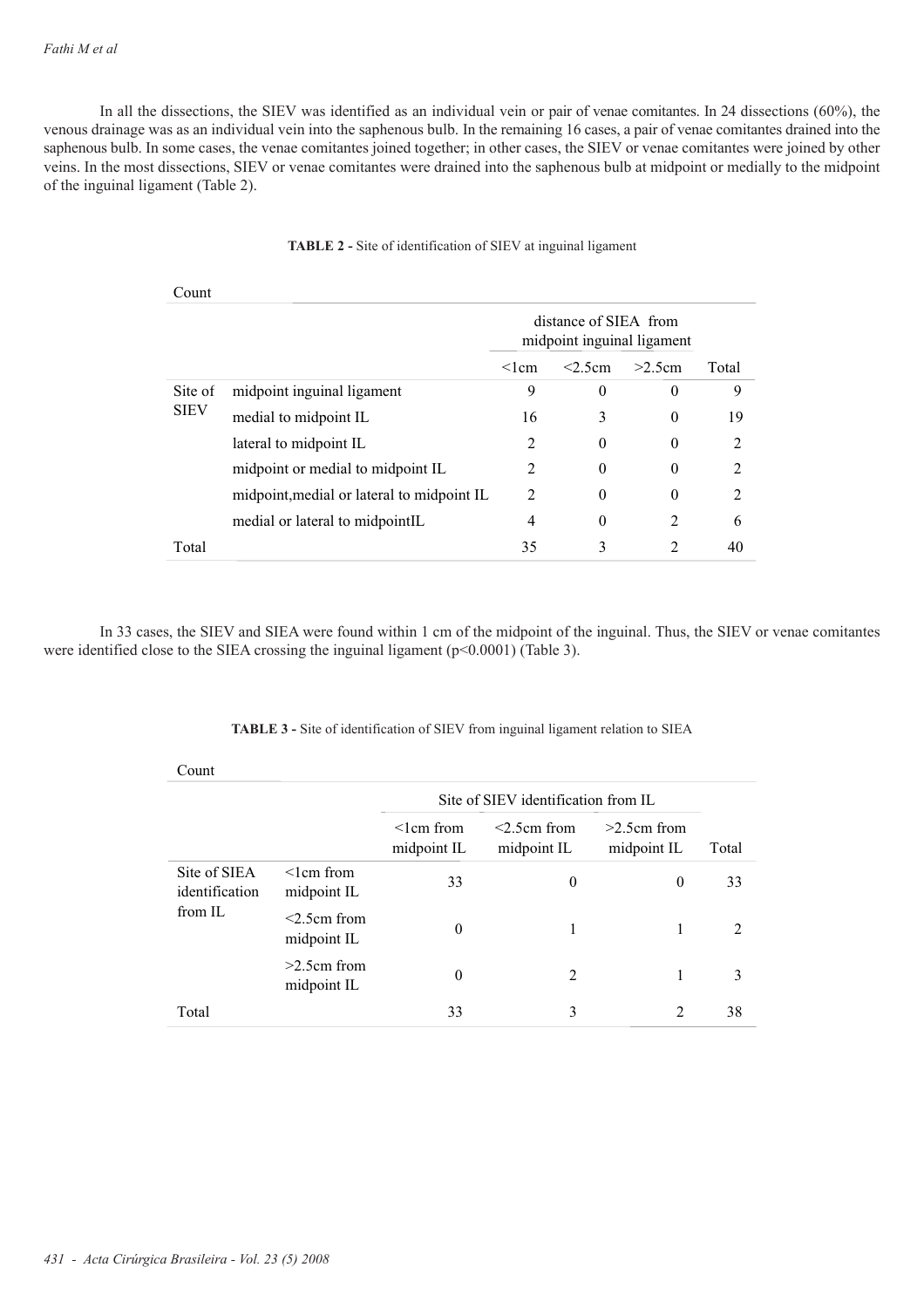## *Length and caliber of vascular pedicle*

The pedicle length of SIEA was measured in 37 dissections. The mean±SD length of SIEA was 3.04±1.73 (0.5-7) cm. The median length of SIEA was 2.5 cm. In 17 (45.9%) of 37 dissections, the pedicle length of SIEA was 3 cm or longer (Figure 1).



**FIGURE 1 -** Pedicle length of SIEA (n=37)

The caliber of the SIEA was measured in 38 dissections. The mean±SD caliber of SIEA was 1.45±0.35 (0.7- 2.1) mm. The median caliber of SIEA was 1.5 mm (Figure 2).



**FIGURE 2 -** Pedicle caliber of SIEA (n=38)

In 20 (52.6%) of 38 cases, the caliber of SIEA was 1.5 mm or longer. In 13 (34.2%) of 38 cases, the caliber of SIEA was less than 1.4 mm. When the SIEA was harvested at origin from common trunk with SCIA in seven dissections, the mean caliber and length of pedicle was  $1.63\pm0.28$  mm and  $4.09\pm1.79$  cm, respectively. When the SIEA originated directly from CFA and SFA, the mean caliber was  $1.36\pm0.41$  mm and  $1.48\pm0.08$  mm, respectively. The length of pedicle was 2.5±1.35 cm when the SIEA originated directly from CFA. It was 3.8±2.71 cm when the vessel originated directly from SFA.

The pedicle length of SIEV was measured in 39 dissections. It ranged from 2.2 to 12 cm with a mean±SD of 5.45±2.08. The median length of SIEV was 5 cm (Figure 3).



Length(cm)

**FIGURE 3 -** Pedicle length of SIEV (n=39)

The pedicle caliber of SIEV was measured in all dissections. It ranged from 1.6 to 4 mm with a mean $\pm$ SD of 2.14 $\pm$ .45 mm. The median caliber of SIEV was 2 mm (Figure 4).



Calibre(mm)

**FIGURE 4 -** Pedicle caliber of SIEV (n=40)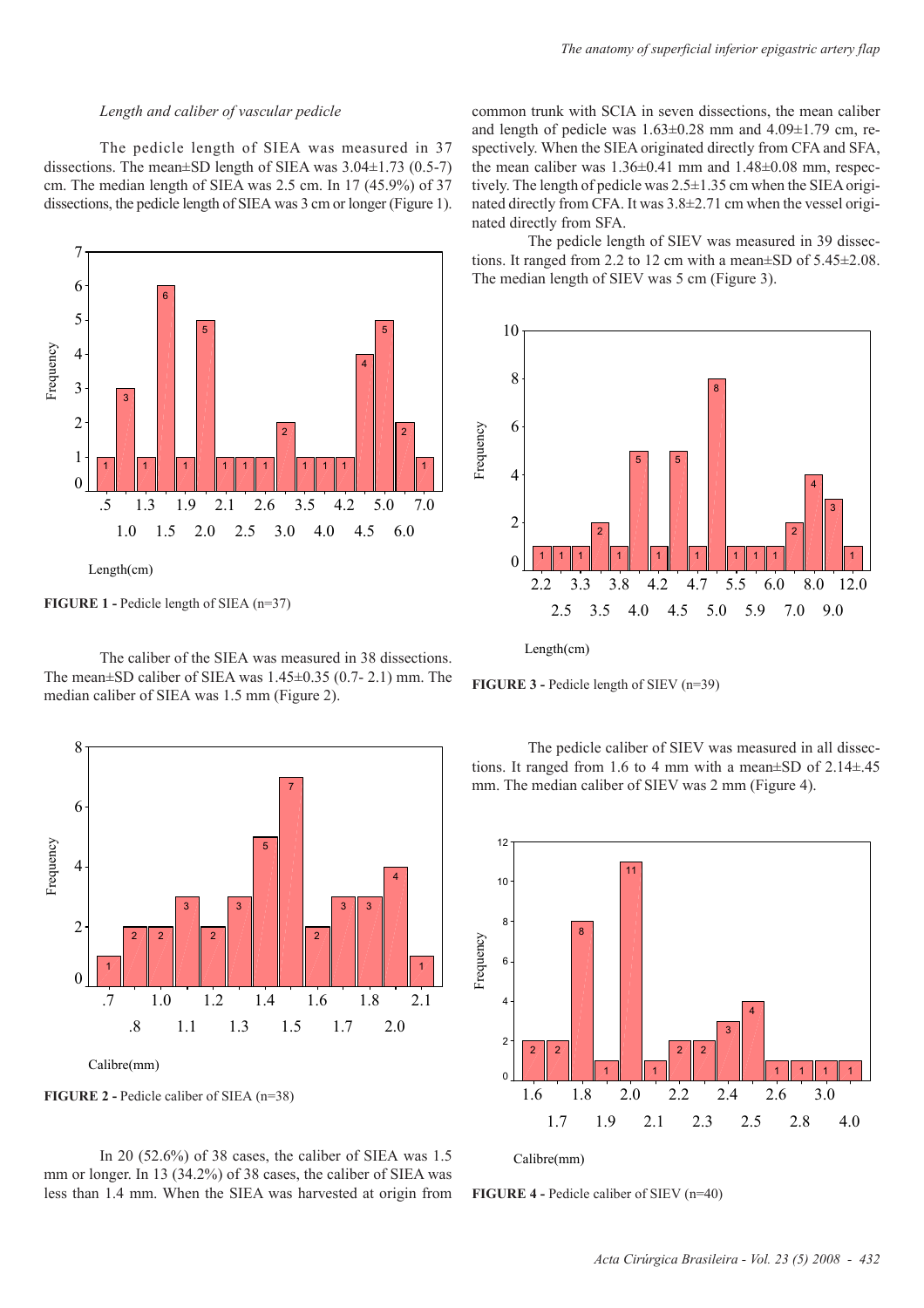The linear correlation between the caliber of SIEA (x) and the length of SIEA (y) was expressed by the following equation with  $r = 0.517$  and  $r^2 = 0.268$ : Y = 0.517X -0.586. The length of SIEA was increased 2.5 mm by 0.1 mm of the caliber of SIEA.

## **Discussion**

The SIEA is a direct cutaneous vessel that originates from the medial side of the femoral artery approximately 2 cm below the inguinal ligament. It pierces the cribriform fascia and passes anterior to the inguinal ligament in a superior course through the subcutaneous tissue of the abdominal wall. The flap extends from anterior superior iliac spine to lateral border of rectus muscle, and from umbilical area to pubis tubercle $12,13$ . However, anatomical findings of previous studies seem relatively discrepant. The anatomical information of the flap was well described by Taylor and Daniel<sup>15</sup>. In 35 of 100 dissections, the SIEA was absent or could not be identified. The average caliber of SIEA trunk was 1.4 mm (48%) and 1.1 mm (17%) when the artery originated as a common trunk with SCIA and as an independent vessel, respectively. However, the anatomy of consistent veins and length of vascular pedicle was not reported.

In Hester *et al.*16, only 1 of 16 SIEA flaps was inadequate for free transfer In the series of 27 free SIEA flaps, Stern and Nahai<sup>12</sup> reported the mean length of pedicle as 4 cm. In two cases, vein graft was necessary to increase the SIEA length for reconstruction. Arnez et al.<sup>2</sup> described 20 breast reconstruction, using SIEA, DIEP, and TRAM flaps. Based on their protocol, exposure of the SIEA was performed for every patient whether its caliber was equal to or larger than 1.5 mm. The SIEA flap was used successfully in five breast reconstructions. Also, The SIEA was absent in 8 of 20 patients<sup>2,17</sup>. Recently, an anatomical study of 11 cadavers was reported by Reardon *et al.*13. The SIEA and SIEV were identified in 20 (90.9%) and 21 dissections, respectively. The SIEA originated from CFA within 1 cm of the midpoint of the inguinal ligament in 15 of 20 of cases. The average of SIEA length was 5.2 cm, ranged from 3 to 7 cm in 20 dissections. The mean caliber of SIEA was 1.9 mm (1.2- 2.5). The SIEA had a caliber of 1.5 mm or greater in 16 of 20 cases and a pedicle of 5 cm or longer in 14 cases. The venous drainage was as an individual vein, a pair of venae comitantes or both in 12, 8, and 1 dissections, respectively. Except in one case, all the veins drained into saphenous bulb. The mean caliber and pedicle length of the SIEV was 2.1 mm and 6.4 cm, respectively. Their findings suggested that the SIEA is more constant in its presence and has a greater caliber than the one previously reported. Also, it may have greater potential for clinical use than the one previously assumed <sup>13</sup>. Chevray<sup>10</sup> conducted a prospective study of 14 SIEA flap breast reconstruction, describing its reliability and limitations. The SIEA flap could not be used in 33 (70%) of 47 reconstructions because its criteria were not met. The SIEA was absent in 24 (51%) cases. In six patients (13%), the SIEA was considered too small for reliable use. The aesthetic results of breast reconstruction by using the SIEA, DIEP, or TRAM flaps were found to be indistinguishable. However, two SIEA flaps that required emergency reoperation were 1.5 mm in diameter<sup>8</sup>. Offman *et al.*<sup>13</sup>studied a series of five cadavers to describe the vascular anatomy of the lateral lumbar region. A dominant SIEA was present in 9 of 10 dissections. Using a technique of arterial injection, the mean length and emerging

diameter of SIEA were measured as  $96\pm60$  mm and  $1.2\pm0.4$  mm, respectively<sup>12</sup>.

The authors presented anatomical variations of the SIEA and SIEV in 40 cadaver dissections. In the current study, the SIEA was absent only in one dissection and it could not be identified in another dissection because there was a hematoma at the groin. Also, in all the dissection, the SIEV was identified as an individual vein or pair of venae comitantes. The presence of SIEA vessels was more than what was previously reported. Although two recent series of cadaver dissections had shown that SIEA was present in more than 90% of cases<sup>13,14</sup>, other clinical or cadaveric explorations had dissimilar findings. In our study, the caliber of SIEA was 1.5 mm or greater in more than 50% of the dissections. In clinical studies of the SIEA flap transfer, the pedicle caliber was found to be satisfactory in less than one-third of the patients<sup>2,8,11,15,17</sup>. However, Reardon et al.<sup>14</sup> reported 80% of the dissections, had a caliber of 1.5 mm or greater. Thus, clinical studies have to be undertaken, especially randomized clinical trails of microsurgical transfer of the SIEA rather than other alternatives. Although the diameter of 1.5 mm has been accepted as the lower limit of successful anastomosis in breast reconstruction, these clinical experiences are inadequate. Although the SIEA is 1.5 mm or less in caliber the flap can be appropriate for other microsurgical reconstructions. Recently, the intraorally or extraorally transferred superficial inferior epigastric artery adiposal flap with a short pedicle has been used successfully for three patients with facial contour deformities. Regarding the anatomy of the superficial inferior epigastric artery system, it seems that the ascending branch of the superficial circumflex iliac artery compensates for the superficial inferior epigastric artery deficit. The superficial inferior epigastric artery flap can be raised in all patients, with the superficial inferior epigastric artery itself or with an ascending branch of the superficial circumflex iliac artery and large superficial epigastric vein system. The major disadvantage of a superficial inferior epigastric artery adiposal flap is that fine technical skills are necessary to dissect and anastomose the small and short pedicle vessels for the superficial inferior epigastric artery flap with a short pedicle. However, this flap seems to be the best application for facial contouring surgery and it is indicated especially for children and for young women who expect to become mothers<sup>6</sup>.

The length of SIEA is correlated to its caliber, that is, we expect to have longer SIEA with greater caliber during dissections. The SIEA and SIEV are more consistently present than those previously reported. The authors suggest that the SIEA flap can be applied for fasciocutaneous defect repair, potentially in the reconstruction of breast, head and neck, and extensive phalloplasty.

#### **Conclusion**

The inferior epigastric artery flap can be applied to microsurgical flap transfer, potentially in breast reconstruction, hemifacial atrophy, phalloplasty, or when extremely large amounts of skin coverage are required.